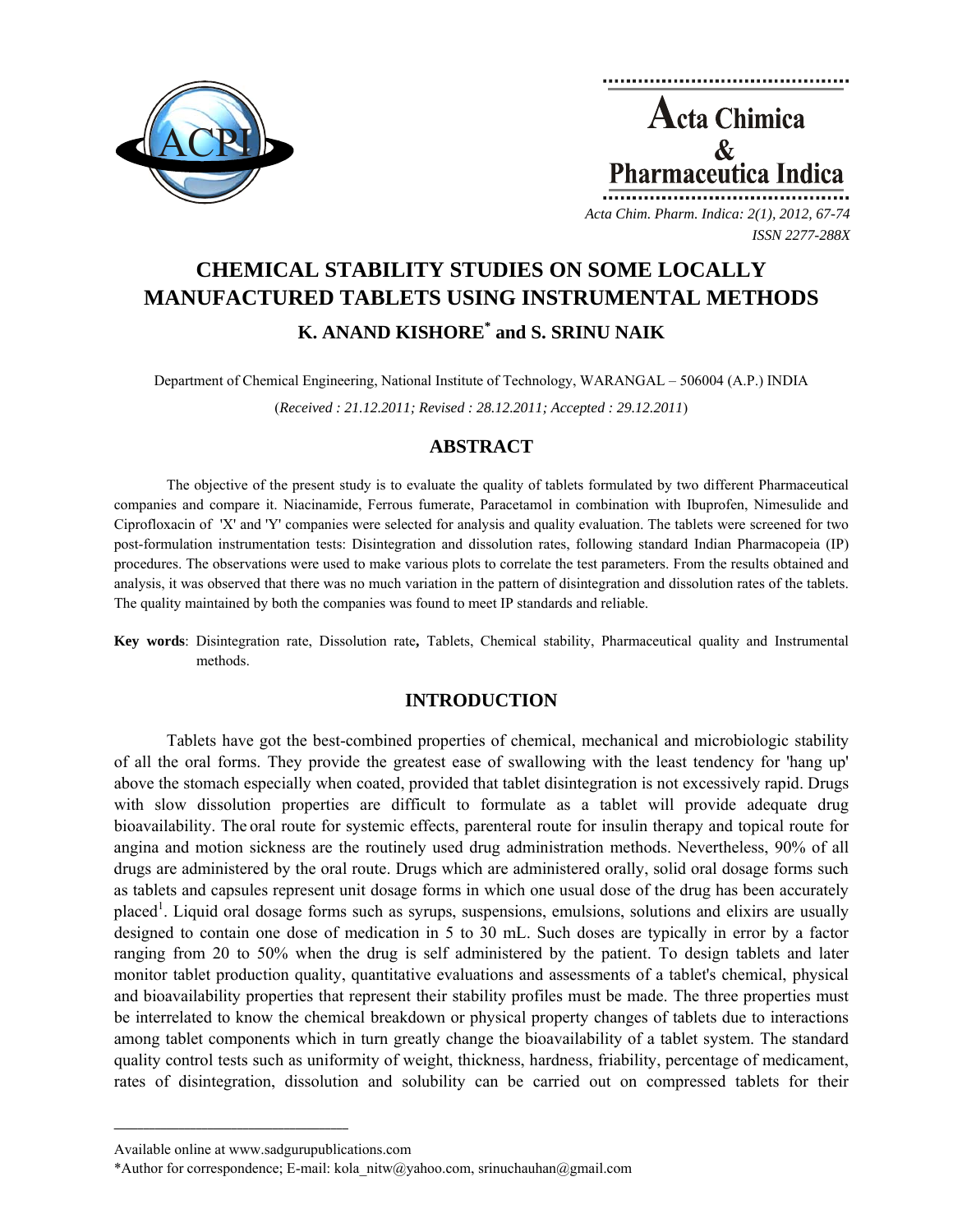evaluation. Five different drugs of tablets from each of the companies 'X' and 'Y' were collected and the quality control test cited above were conducted in order to study the effect of composition of formulations in drug release rate<sup>2</sup>.

# **Previous work review**

Studies were conducted to evaluate the changes in the physical properties of compressed tablets as the operation of a rotary tableting machine was varied. Increasing the compressional speed reduced the crushing strength and increased the capping tendency, but did not affect the friability of compressed tablets<sup>3</sup>. The disintegration of a tablet immersed in a liquid appears to be essentially a mechanical phenomenon. Noticed that the carboxymethylstraches which swell much less in a gastric medium, produce even shorter disintegration times in this medium. The destruction of the cohesion forces between the constitutive elements of the tablet under the action of water may be ascribed to the creation of a repulsive force when the elements of the tablet enter into contact with water<sup>4</sup>. The matrix permeability and rates of permeation of the matrix by the solvent can individually limit drug release rates and found to be a function of the pore size distribution of the matrix and the permeation pressure of the release media. The results have been used to develop models to illustrate the possible systems that can be encountered. Concepts such as rates of pore permeation, varying solubility dependence and tortuosity were developed and applied to these models<sup>5</sup>.

The absorption rates of several types of commercial aspirin tablets have been determined by the urinary excretion method. The results indicate that the *in vivo* absorption rate is proportional to *in vitro* dissolution rate determined by a method previously described. For the conflicting results obtained by different clinical investigators on absorption rates of different types of aspirin, proposed that an U.S.P. tablet disintegration test be replaced by a dissolution test<sup>6</sup>. Dissolution behavior of drugs has a significant effect on their pharmacological activity. Dissolution tests are used to confirm compliance with compendial specifications and are needed as part of a product license application<sup>7</sup>. The effects of hardness on disintegration and dissolution characteristics of uncoated caffeine tablets made at eight different pressure levels were studied. The hardness governed the dissolution over all the stages from tablet to the smallest particles after the breakage by disintegration. The dissolution rates of the J. P. method were greater than those of the U.S.P. method<sup>8</sup>. A study was undertaken with uncoated caffeine, aspirin and proxyphylline tablets using two dissolution methods to find a relation existed between the dissolution rate theory of Kitazawa et al.,<sup>8</sup> and that of Wagner<sup>9</sup> both theoretically and experimentally. Suggested that the 1n W<sup>∞</sup>/ ( $W^{\infty}$  - W) versus time plot devised by Kitazawa et al.<sup>10</sup>, might be a useful and simple means of obtaining the dissolution rate constant of an active ingredient from a dosage form such as compressed tablet .

## **EXPERIMENTAL**

#### **Materials and methods**

#### **Materials**

The tablets listed below were collected from each of the companies to study their chemical stability in terms of disintegration and dissolution rates.

#### **X- Company**

(a) **Floriguard** - **B** (coated, Niacinamide), (b) **Glyziron** - **C** (coated, ferrous fumerate), (c) **I.P.M. forte** (uncoated, paracetamol and ibuprofen), (d) **Nimsun** (uncoated, nimesulide) and (e) **Ciprosun** (film coated, Ciprofloxacin).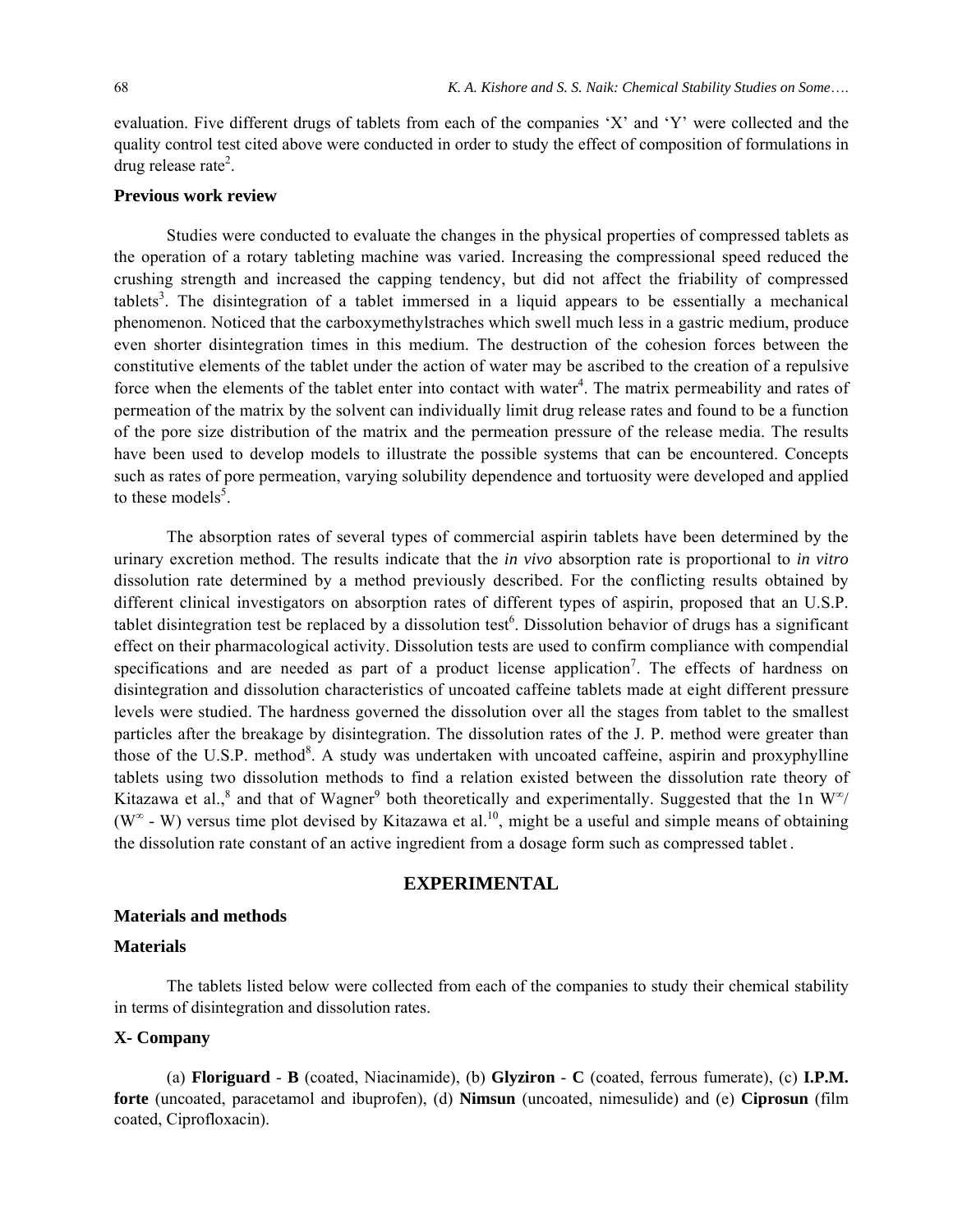#### **Y- Company**

(a) **Neurosol** (coated, Niacinamide), (b) **Redisules** (coated, Ferrous Fumerate), (c) **Fencin – M.R** (uncoated, Paracetamol and Ibuprofen), (d) **Nimesulide** (Uncoated, Nimesulide) and (e) **Mitycip – 500** (Coated, Ciprofloxacin).

#### **Instruments**

Disintegration apparatus B.P. standard, Dissolution apparatus U.S.P. standard and U.V. Spectrometer.

#### **Chemicals**

Phosphate buffer solution, 0.1 N hydrochloric acid, Glacial acetic acid, Ceric Ammonium sulphate, Perchloric acid, Sodium hydroxide, 95% Ethanol.

#### **Methods**

#### **Disintegration test**

The disintegration tests are performed to find out within how much time the tablet disintegrates as it is very important and necessary for all the tablets, coated or uncoated to be swallowed because the dissolution rate depends upon the time of disintegration, which ultimately affects the rate of absorption of drugs. Tablets were introduced into each tube of disintegration test apparatus and a disc was added to each tube. The assembly was suspended in the beaker containing the specified liquid and operated for specified time. The assembly was removed from the liquid after all the tablets have been disintegrated. If 1 or 2 tablets fail to disintegrate, the test on 12 additional tablets will be repeated until not less than 16 of the total of 18 tablets tested disintegrate. If the tablets adhere to the disc and the preparation being examined fails to comply, the test will be repeated omitting the discs<sup>11</sup>.

#### **Dissolution test**

Stated volume of the dissolution medium, free from dissolved air was introduced into the vessel of the apparatus. The dissolution medium was warmed between  $36.5^{\circ}$  and  $37.5^{\circ}$  C. The tablet was allowed to sink to the bottom of the vessel prior to the rotation of the paddle. Wire helix was used to keep the tablet horizontal to avoid floating at the bottom of the vessel. Air bubbles were removed from the surface of the tablet. A sample from the surface of the dissolution medium was withdrawn, analysed for absorbance as directed in the standard monographs using UV-spectrophotometer. The whole operation was repeated for five times and the amount of dissolved active ingredient of the tablet in the solution as a percentage of the stated amount was calculated $^{12}$ .

## **RESULTS AND DISCUSSION**

Tablets with the same basic drug and variation in the composition of excipients, consisting of niacinamide, ferrous fumerate and paracetamol in combination with ibuprofen, nimesulide and ciprofloxacin of two different pharmaceutical companies have been collected from 'X' and 'Y' companies. The chemical stability tests of disintegration and dissolution rates were conducted on the tablets to evaluate the best composition of this drug formulary abiding by standard Indian Pharmacopoeia procedures. After performing the tests the observations have been recorded and various plots have been drawn to correlate the tested parameters.

Fig. 1-5, indicate that the disintegration rates of tablets were decreased with increase in time with all the products of both the companies.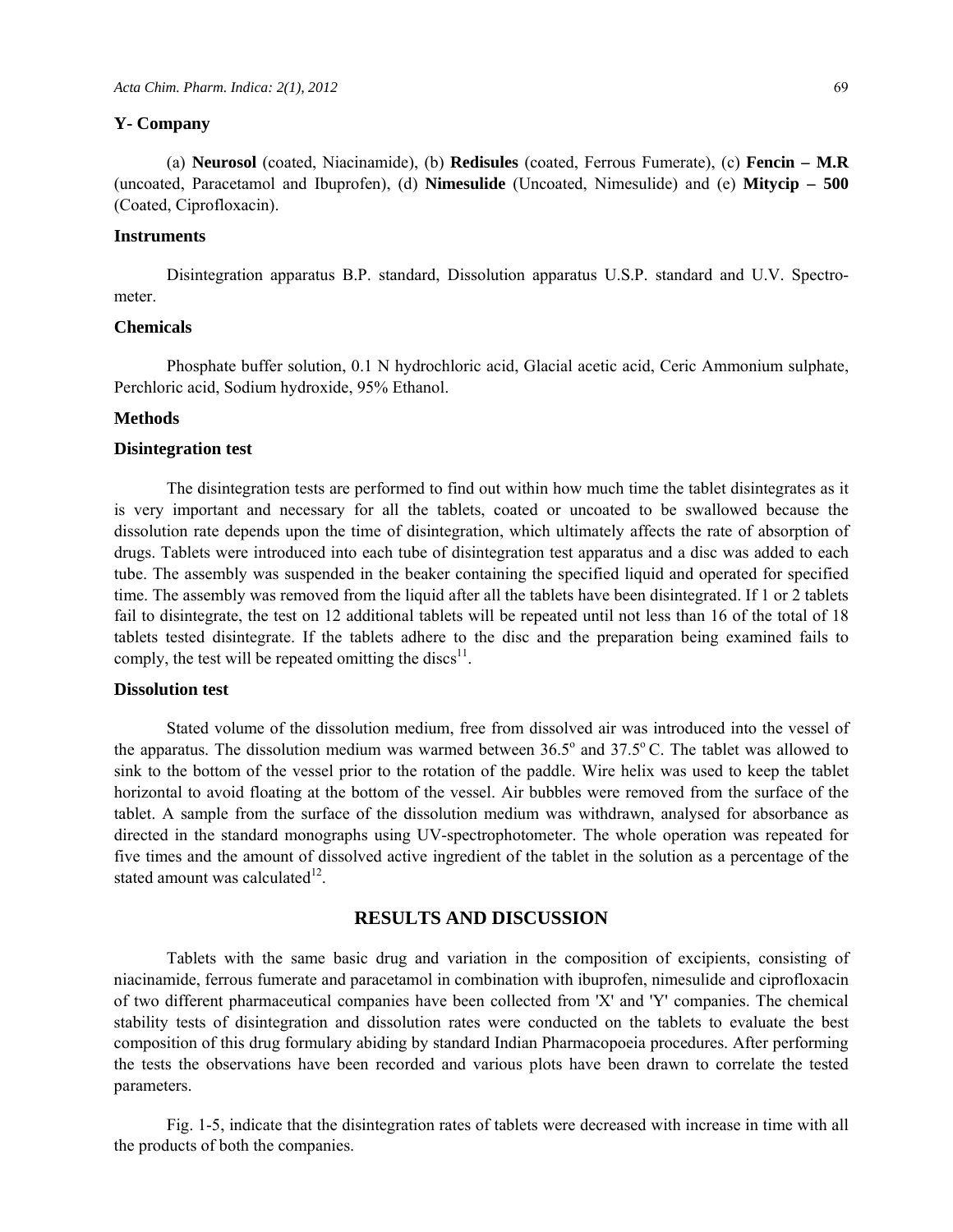

**Fig. 1: Disintegration rate vs time (Niacinamide)** 



**Fig. 2: Disintegration rate vs time (Ferrous fumerate)** 



**Fig. 3: Disintegration rate vs time (Paracetamol and Ibuprofen)**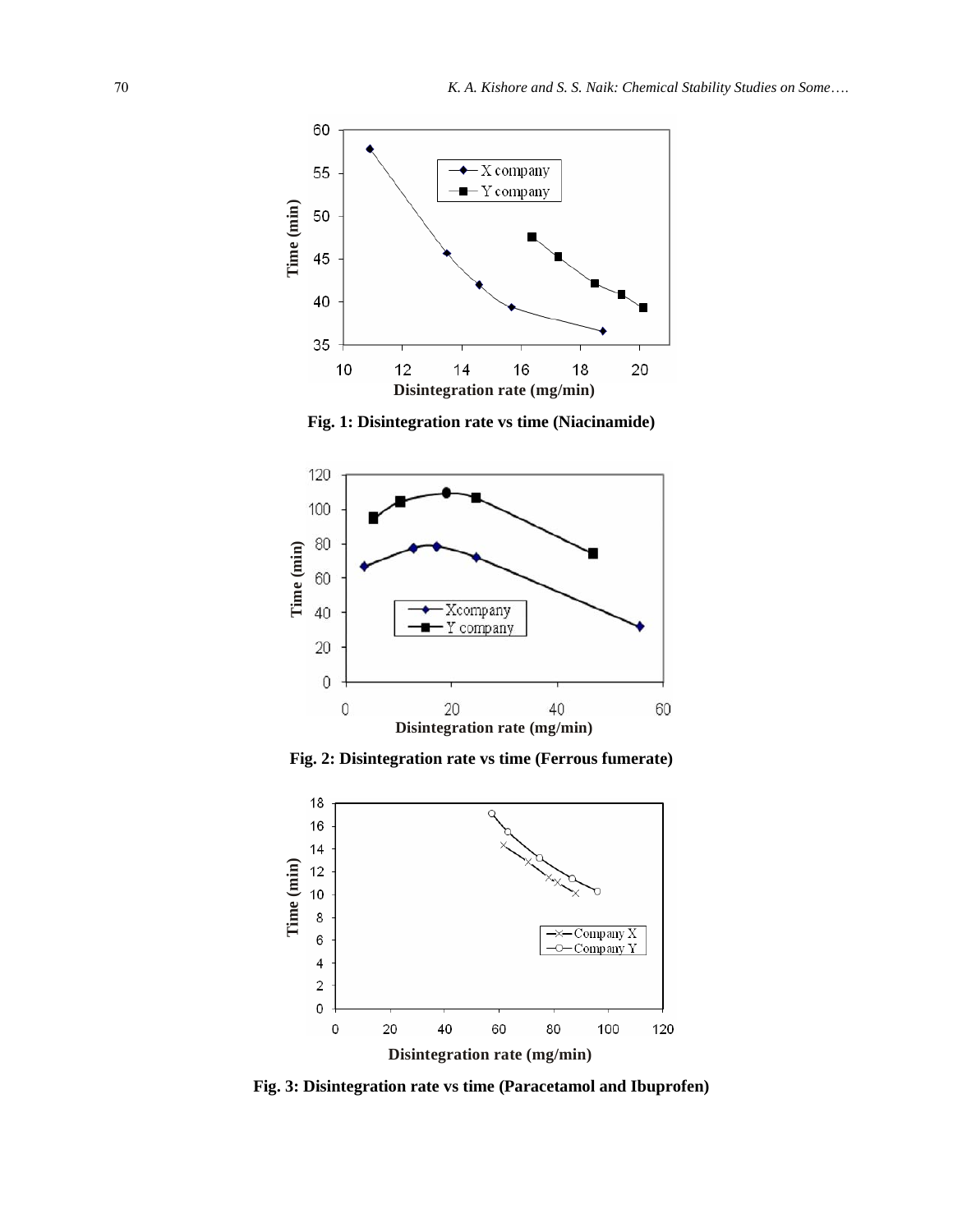

**Fig. 4: Disintegration rate vs time (Nimesulide)** 



**Fig. 5: Disintegration rate vs time (Ciproflaxacine)** 

Fig. 6-11, indicate that the absorbance were increased with increase in time for niacinamide, ferrous fumerate, paracetamol, nimesulide and ciprofloxacin except in case of ibuprofen for both the companies.



**Fig. 6: Time vs dissolution rate (Niacinamide)**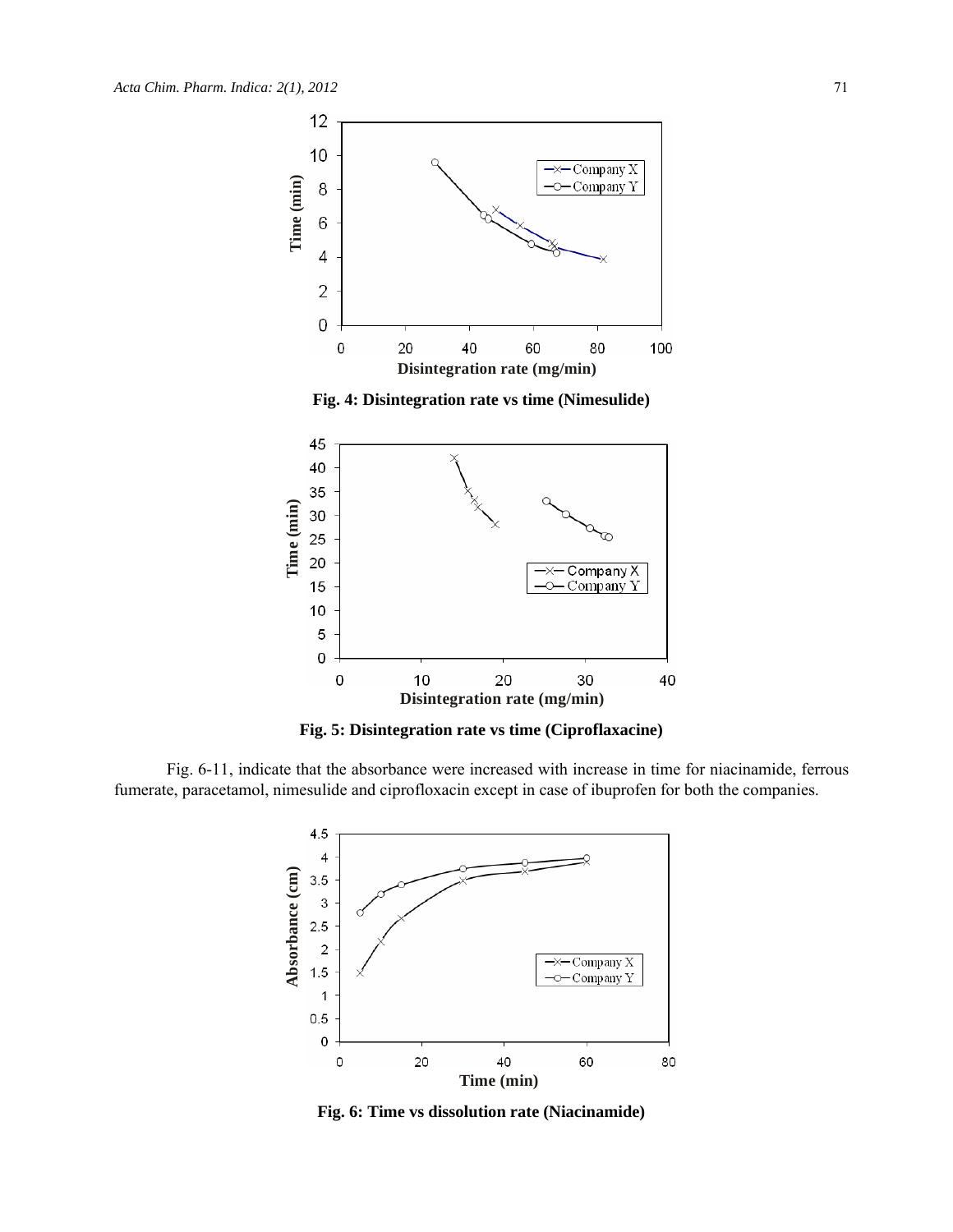





**Fig. 8: Time vs absorbance (Paracetamol)** 



**Fig. 9: Time vs absorbance (Ibuprofen)**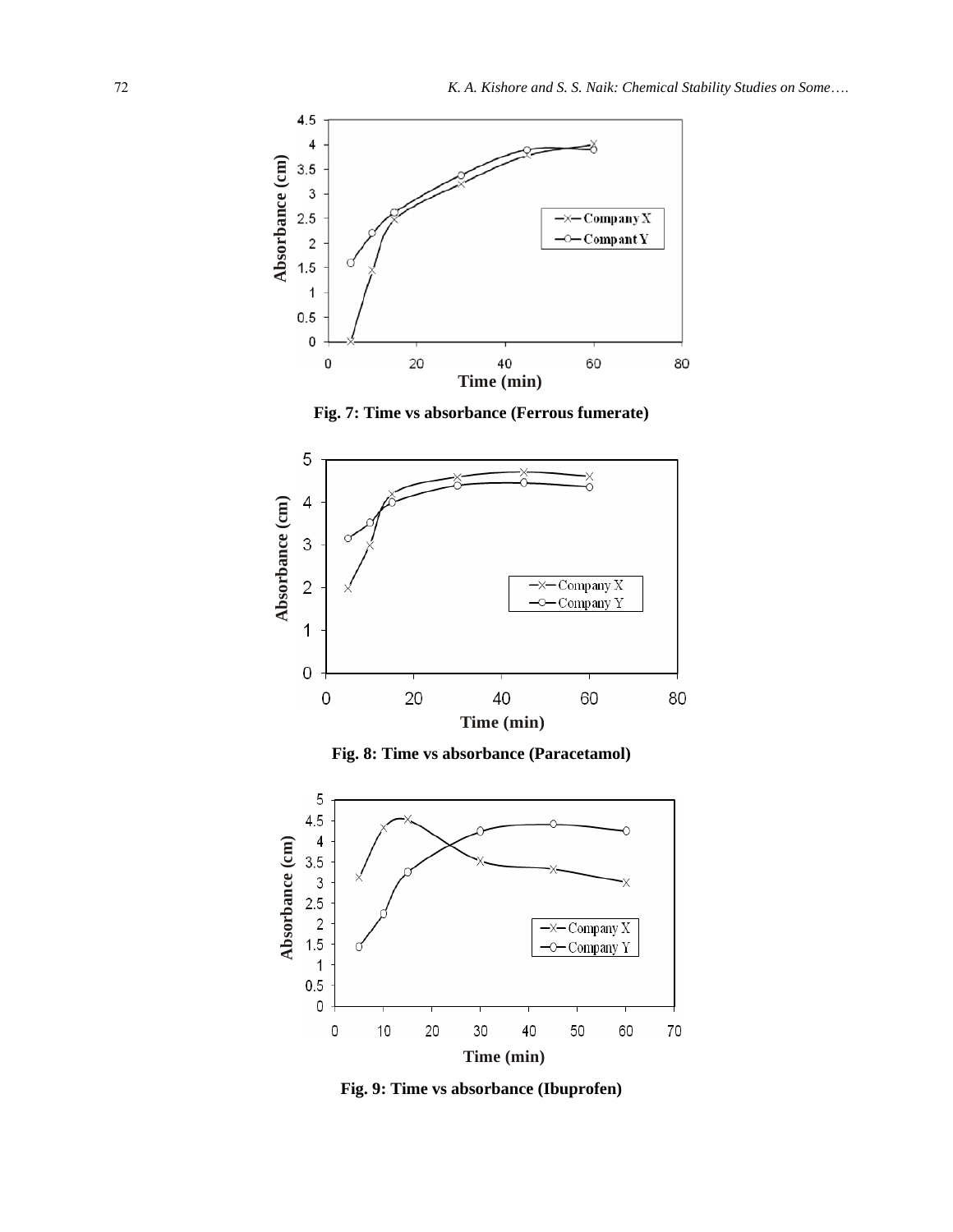

**Fig. 10: Time vs absorbance (Nimesulide)** 



**Fig. 11: Time vs absorbance (Ciproflaxacin)** 

# **CONCLUSION**

As far as the standard tests of disintegration rate and dissolution rate are concerned, the product of formulations of both the companies have shown the same pattern as per I.P. Standards. Since there is a combination of other drugs in some of the formulations there may be an effect of these drugs in performing the qualitative tests. However, in overall it is concluded from the above results that the formulation 'Y' company products are better when compared to the products of 'X' company.

# **REFERENCES**

- 1. Leon Lachman, Herbert A. Lieberman and Joseph L. Kanig, The Theory and Practice of Industrial Pharmacy, pp. 293-294.
- 2. A. K. Gupta, Introduction to Pharmaceutics, Part II, pp. 126-130.
- 3. J. A. Seitz and G. M. Flessland, Evaluation of Physical Properties of Compressed Tablets 1, Tablet Hardness and Friability, J. Pharm. Sci., **54**, 1353-1357 (1965).
- 4. J. Ringard and A. M. Guyton-Hermann, Disintegration Mechanisms of Tablets Containing Starches, Hypothesis about the Particle-Particle Repulsive Forces, Drug Dev. Ind. Pharm., **7**, 155-177 (1981).